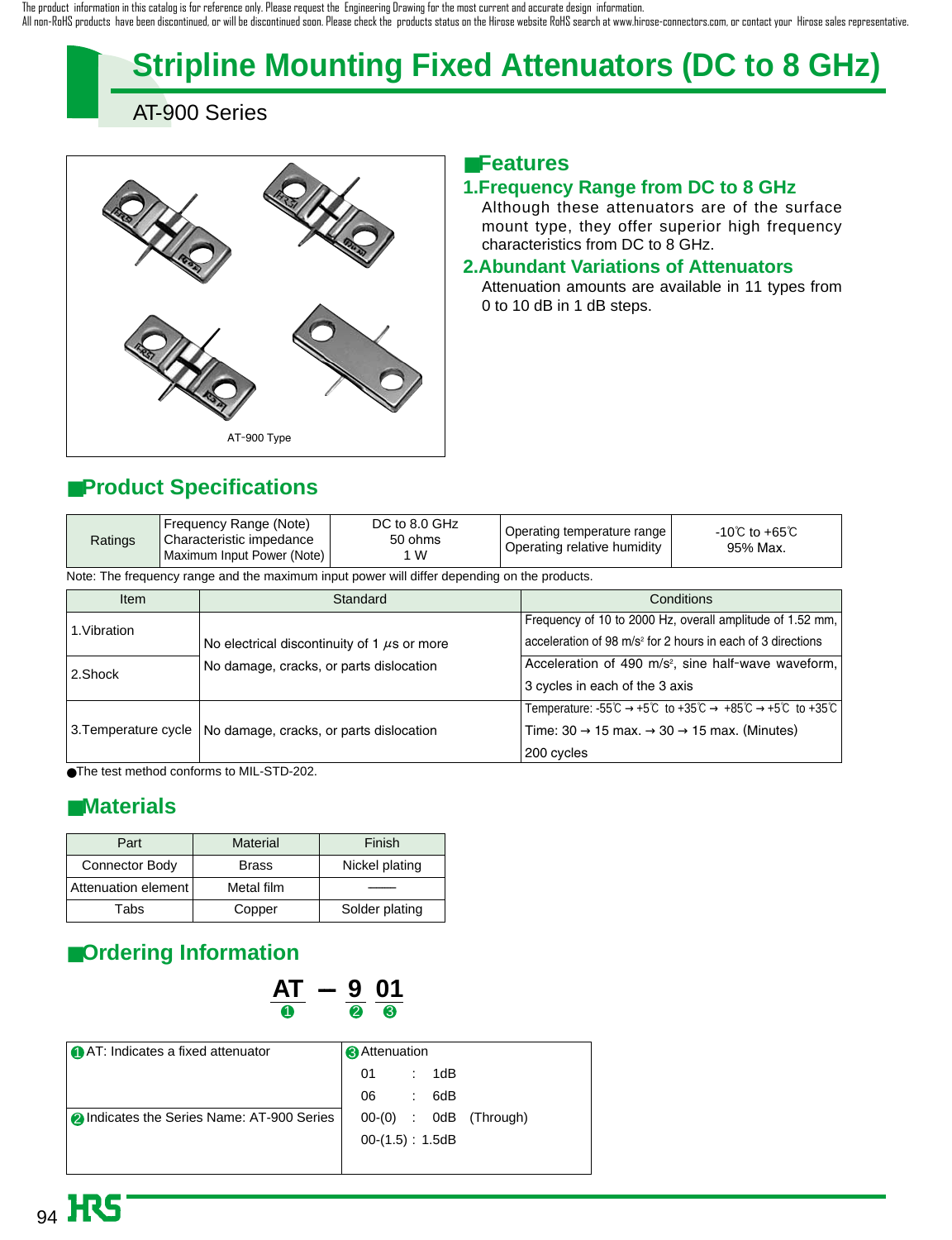The product information in this catalog is for reference only. Please request the Engineering Drawing for the most current and accurate design information. All non-RoHS products have been discontinued, or will be discontinued soon. Please check the products status on the Hirose website RoHS search at www.hirose-connectors.com, or contact your Hirose sales representative.

## ■**Specifications**

| Model No.  | Attenuation<br>(dB) |                     | <b>V.S.W.R.</b><br>(Max) | Power        | Surface Temperature<br>at Maximum Load | Weight |
|------------|---------------------|---------------------|--------------------------|--------------|----------------------------------------|--------|
|            | $DC \sim 4GHz$      | $4 \sim 8$ GHz      | $DC \sim 8GHz$           | (W)          | (C Max)                                | (g)    |
| AT-900-(0) | $0^{+0.5}_{0}$      | $0^{+0.7}_{0}$      | 1.35                     |              | $+85$                                  | 1      |
| AT-901     | $1\pm0.5$           | 1 ± 0.7             | 1.35                     | 1            | $+85$                                  | 1      |
| AT-902     | $2 + 0.5$           | $2 + 0.7$           | 1.35                     | 1            | $+85$                                  | 1      |
| AT-903     | $3 + 0.5$           | $3 + 0.7$           | 1.35                     | $\mathbf{1}$ | $+85$                                  | 1      |
| AT-904     | $4 + 0.5$           | $4 + 0.7$           | 1.35                     | 1            | $+85$                                  | 1      |
| AT-905     | $5 + 0.5$           | $5 + 0.7$           | 1.35                     | 1            | $+85$                                  | 1      |
| AT-906     | $6 + 0.5$           | $6 + 0.7$           | 1.35                     | 1            | $+85$                                  | 1      |
| AT-907     | $7\pm0.5$           | $7 + 0.7$           | 1.35                     | 1            | $+85$                                  | 1      |
| AT-908     | $8 + 0.5$           | $8 + 0.7$           | 1.35                     | 1            | $+85$                                  | 1      |
| AT-909     | $9 + 0.5$           | $9 + 0.7$           | 1.35                     | 1            | $+85$                                  | 1      |
| AT-910     | 10 <sup>±</sup> 0.5 | 10 <sup>±</sup> 0.7 | 1.35                     |              | $+85$                                  |        |

## ■**External Dimensions**

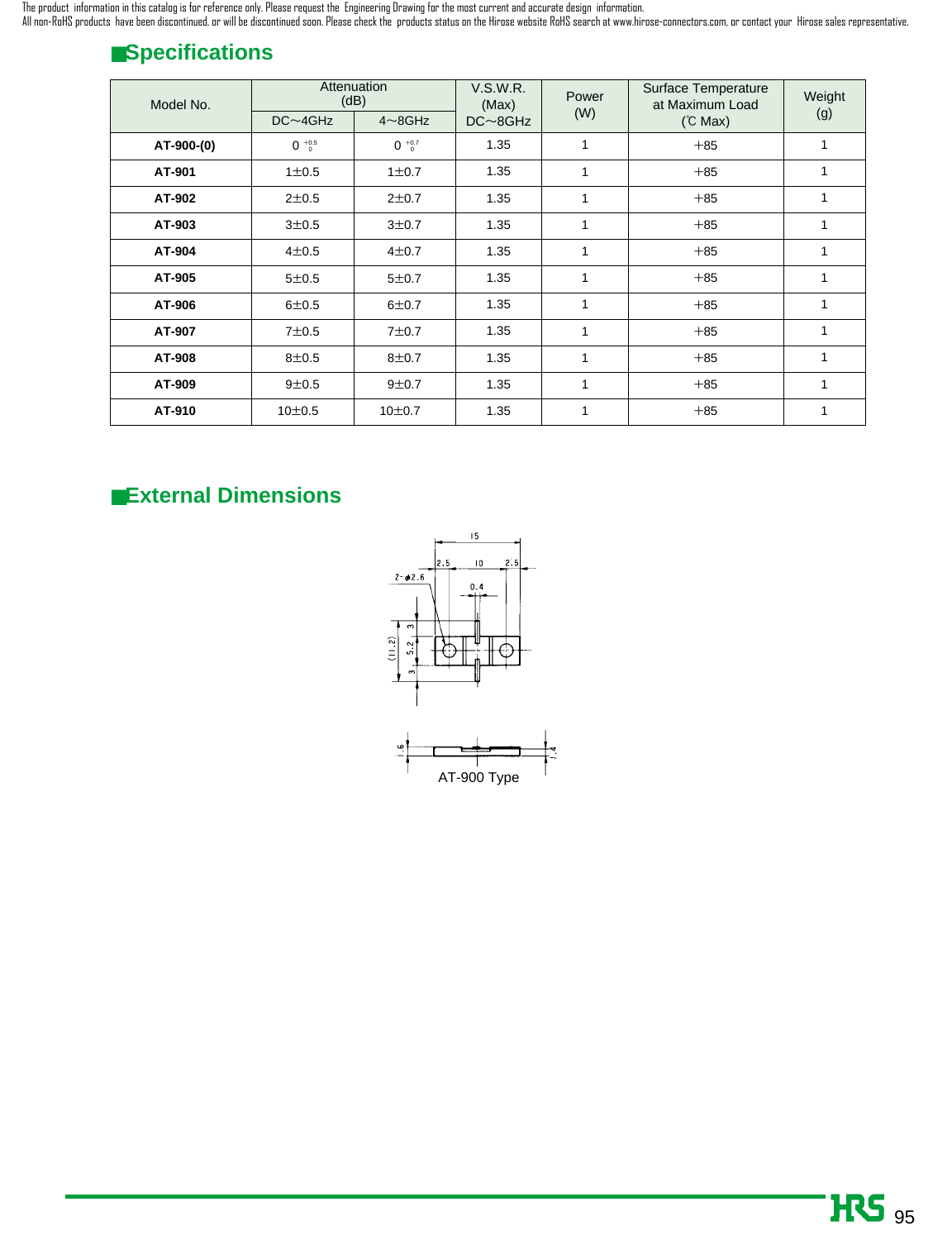The product information in this catalog is for reference only. Please request the Engineering Drawing for the most current and accurate design information. All non-RoHS products have been discontinued, or will be discontinued soon. Please check the products status on the Hirose website RoHS search at www.hirose-connectors.com, or contact your Hirose sales representative.







Soldering Part

●Make the AT-900 tab height from the housing and the thickness of the microstrip board the same amount.

●The tabs are attached with high temperature solder (having a melting point of 280℃). The soldering temperature to the microstrip board must be less than this.